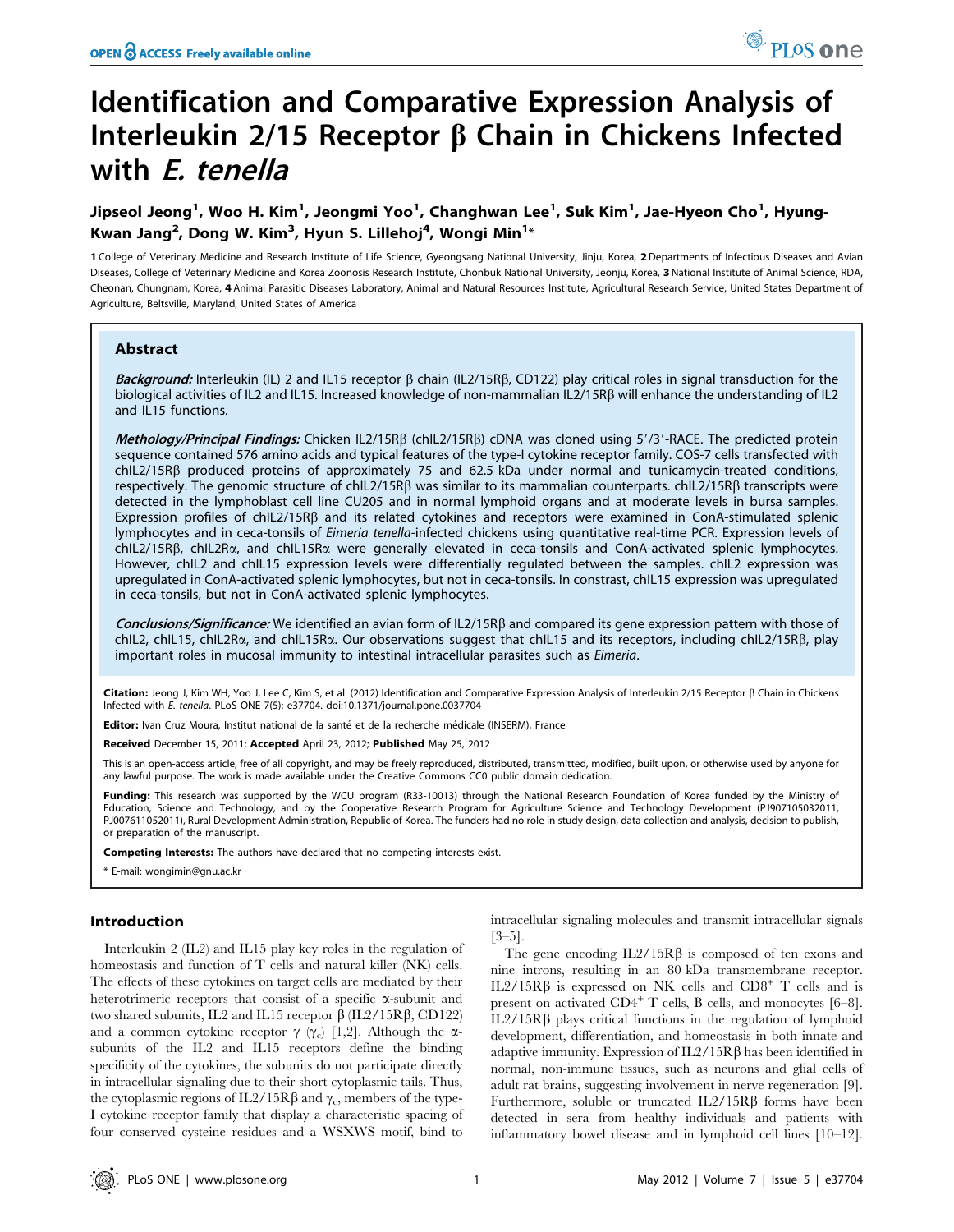$IL2/15R\beta$ -related disorders have been reported in which defective  $IL2/15R\beta$  expression leads to abnormal development of NK cells and intestinal intraepithelial lymphocytes [13,14] and autoimmunity [15–17]. Blockade of IL-2/15R $\beta$  results in splenic NK cell deficiency [18] and effectively resolves autoimmune intestinal damage induced by elevated levels of IL15 in IL15-transgenic mice [19].

The avian immune system provides an important model for the study of basic and applied immunology. Despite the general lack of cross-reactivity and the low level of sequence conservation between avian and mammalian cytokines, many chicken genes are homologous to their mammalian counterparts, including IL2 [20], IL15 [21], IL2 receptor  $\alpha$  chain (IL2R $\alpha$ ) [22], and IL15R $\alpha$ [23]. Avian species, unlike mammals, express two different  $\gamma_c$ transcripts due to alternative splicing [24,25]. Little information, however, is available on chicken  $IL2/15R\beta$  (chIL2/15R $\beta$ ). Therefore, we examined full-length cDNA and the genomic structure encoding a chicken homologue of mammalian IL2/ 15Rb. Through quantitative real-time PCR and Western blot analyses, tissue distribution of  $chIL2/15R\beta$  transcripts and molecular weights were analyzed. Furthermore, quantitative real-time PCR was used to evaluate expression profiles of  $chIL2/15R\beta$  and related cytokines and receptors in ConAstimulated splenic lymphocytes and ceca-tonsils and spleens from chickens infected with E. tenella.

#### Results

#### Cloning and Characterization of chIL2/15R $\beta$  cDNA

The full-length cDNA of chIL2/15R $\beta$  was cloned using 5'/3'-RACE based on the sequence information of an EST fragment (accession No. ENSGALG00000012472). The chIL2/15R $\beta$ cDNA was approximately 3.2 kb and contained a 1731 bp open reading frame (ORF) predicted to encode a putative 576 amino acid protein with a molecular weight of 61.4 kDa (non-glycosylated) and a predicted isoelectric point of 5.15. The predicted  $chIL2/15R\beta$  amino acid sequence contained a leader sequence (amino acids 1–22), an extracellular domain (amino acids 23–253), a transmembrane domain (amino acids 254–276), and a cytoplasmic domain (amino acids 277–576) (Fig. 1A). Amino acid sequence comparison using ClustalW (www.ebi.ac.uk/Tools/ clustalw2) indicated that chIL2/15R $\beta$  shared 27–29% identity with its human, mouse, and rat counterparts [26–28], and 18– 22% identity with those from zebrafish, salmon, and rainbow trout [29] (Table 1).

As shown in Figure 1A and 1B,  $\text{chIL2}/15\text{R}\beta$  contained four conserved cysteine residues and a WSXWS motif, both hallmarks of the type-I cytokine receptor superfamily [30]. The translated  $chIL2/15R\beta$  sequence contained five potential N-linked glycosylation sites (Asn-X-Ser/Thr) in the extracellular region. The large cytoplasmic region harbored signaling molecule binding sites, including  $PX(I/V)PXP(E/K)$  (Box 1) and  $(V/L)E(V/L)L$  (Box 2) motifs that are common to most hematopoietic cytokine receptors, and serine-rich (S region) and acidic-rich (A region) regions [30– 32]. The S region (amino acids 301–354) contained nine serine residues. The A region (amino acids 347–416) contained 10 negatively-charged amino acids and one positively-charged amino acid. Amino acids 286–294 and 330–340 included Box 1 (LKIHIPDPE) and Box 2 (ISMLEVMQKND), respectively. Interestingly, the highest level of homology is located in the amino acid sequence of the cytoplasmic region with approximately 50% identity and 55–61% similarity (Fig. 1C). By percent identity plots of the genomic regions of chicken and mammalian IL2/  $15R\beta$  genes using the PipMaker program (http://pipmaker.bx.

psu.edu/pipmaker/), regions bearing between 50% and 100% homology to human and mouse sequences are located in exons 9 and 10 including Box 1, Box 2, S and A regions (Fig. 2A).

#### Genomic Structure of the chIL2/15R $\beta$  Gene

The genomic clone spanned approximately 13.4 kb and consisted of ten exons and nine introns (Fig. 2B). The exon/ intron organization of the chIL2/15R $\beta$  gene was remarkably similar to its mammalian counterparts [33,34], and all exon/ intron boundaries contained consensus splice donor and acceptor sites. The extracellular domain was coded within exons 2–8, the transmembrane domain within exon 8, and the intracellular domain within exons 8–10. The four consensus cysteine residues were located in exons 3 and 4, two in each exon, and the WSXWS motif resided in exon 7. Interestingly, when compared with the genomic structures of the human, rat and mouse  $IL2/15R\beta$  genes, exons 6 and 9 were identical in length in all four sequences.

#### Distribution of chIL2/15R $\beta$  mRNA in Normal Tissues and Cell Lines

Quantitative real-time PCR analysis was used to examine the expression of chIL2/15R $\beta$  transcripts in various normal tissues and two chicken cell lines, the REV-transformed lymphoblast cell line CU205 and the macrophage cell line HD11 (Fig. 3A). The expression levels of chIL2/15R $\beta$  transcripts were relatively high in thymus, spleen and ceca-tonsil. Moderate expression was also identified in bursa, lung and liver with low expression levels identified in kidney, heart and brain. Of the two cell lines, only CU205 expressed a high level of chIL2/15R $\beta$  transcripts.

#### Molecular Weight of chIL2/15RB

Chicken  $IL2/15R\beta$  gene included eight N-glycosylation sites including five N-glycosylation sites in the extracellular region compared to four N-glycosylation sites in mammalian  $IL2/15R\beta$ genes such as human, mouse and rat. Thus, molecular weights of  $chIL2/15R\beta$  were identified in tunicamycin-treated COS-7 cells transfected with a  $\text{chIL2}/15\text{R}\beta-\text{HA}}$  construct. As shown in Figure 3B, molecular weights of  $chIL2/15R\beta$  were similar to those observed in mammals. The 62.5 kDa protein (lower arrow) is likely the backbone of chIL2/15R $\beta$ , whereas the 75 kDa protein (upper arrow) represents an N-linked glycosylated form of the protein.

# Quantitative Analysis of chIL2/15R $\beta$  mRNA Expression in ConA-activated Splenic Lymphocytes and Tissues from E. tenella-infected Chickens

Using quantitative real-time PCR, expression profiles of chIL2/ 15Rb, IL2, IL15, IL2Ra, and IL15Ra were determined in ConAstimulated splenic lymphocytes (Fig. 4) and in the ceca-tonsils and spleens of chickens infected with E. tenella (Fig. 5). As shown in Figure 4, expression levels of the three receptors,  $\text{chL2}/15\text{R}\beta$ , chIL2Ra, and chIL15Ra, were always elevated in ConA-activated splenic lymphocytes compared to normal splenic lymphocytes. The expression level of chIL2/15R $\beta$  peaked after 4 h of ConA stimulation and then gradually decreased (Fig. 4A). Expression levels of chIL2R $\alpha$  were higher than those of chIL15R $\alpha$  (Fig. 4B, D). Interestingly, chIL2 and chIL15 mRNA showed inverse expression patterns in splenic lymphocytes following ConA activation; chIL2 mRNA expression increased while chIL15 mRNA levels decreased in time-dependent manners. Compared with control splenic lymphocytes, chIL2 and chIL15 transcript levels 24 h after ConA activation were 9.1 and 0.08 times higher,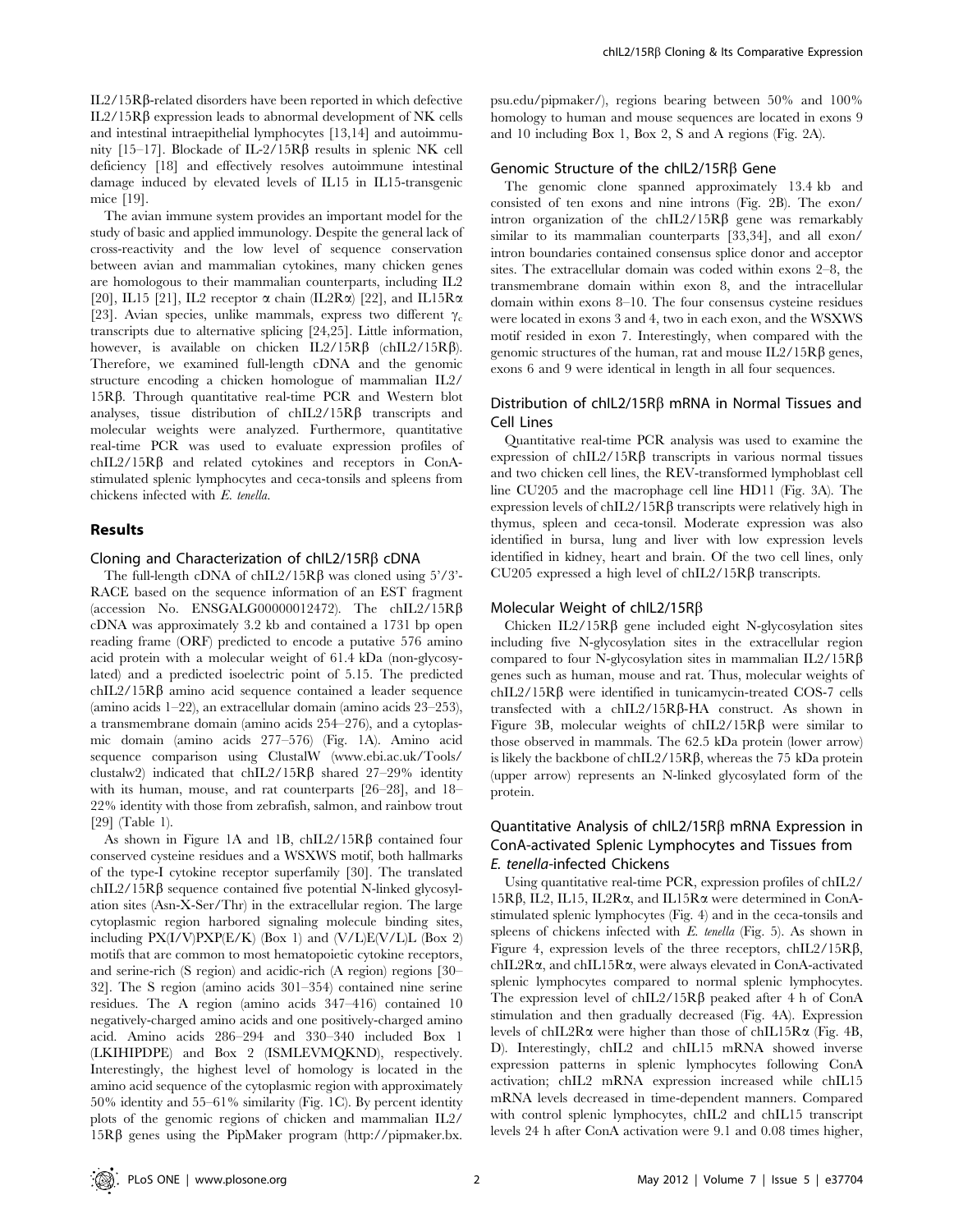

| cctgcatccatctgtcctcgcgaccccatccttggagcgccgggtgcccggagctggaagtgtgtccccagaacagatgaagccctcctcactgcctttgcaccacctctggctgcttag                                                                                                                             |  |  |  |  |  |  |  |  |  |  |  |                                                                       |  |  |  |  |  |  | M K P S S L P L H H L W L L S                                                                                             |
|------------------------------------------------------------------------------------------------------------------------------------------------------------------------------------------------------------------------------------------------------|--|--|--|--|--|--|--|--|--|--|--|-----------------------------------------------------------------------|--|--|--|--|--|--|---------------------------------------------------------------------------------------------------------------------------|
|                                                                                                                                                                                                                                                      |  |  |  |  |  |  |  |  |  |  |  |                                                                       |  |  |  |  |  |  |                                                                                                                           |
| LI                                                                                                                                                                                                                                                   |  |  |  |  |  |  |  |  |  |  |  |                                                                       |  |  |  |  |  |  | PLSLASD ST Q G N S N L T C W Y D S R A A L L C D W N S G R D L A D A                                                      |
|                                                                                                                                                                                                                                                      |  |  |  |  |  |  |  |  |  |  |  |                                                                       |  |  |  |  |  |  |                                                                                                                           |
| P C N L M I S S K Y D F P D R L H C L S A N S T H C V L P K A E H M T G L R R                                                                                                                                                                        |  |  |  |  |  |  |  |  |  |  |  |                                                                       |  |  |  |  |  |  | c                                                                                                                         |
| caccaagattttcagcaaaaaccgtaatatgcaatacttcactactgcagattgtctcagcatgtctgtacactgccagattggggagaatagctctatacctgcacgactggagaattt                                                                                                                             |  |  |  |  |  |  |  |  |  |  |  |                                                                       |  |  |  |  |  |  |                                                                                                                           |
|                                                                                                                                                                                                                                                      |  |  |  |  |  |  |  |  |  |  |  |                                                                       |  |  |  |  |  |  | T K I F S K N R N M Q Y F T T A D C L S M S V H C Q I G E N S S I P A R L E N F                                           |
| caqtccacttcataatataaaactqtqqcctccaqaaqatcttcaaqtqttcaqcaaaqccaaaaacacctacaacttaacqtqqaqcctqaatatttcctctcactacttqaqtqqqq                                                                                                                              |  |  |  |  |  |  |  |  |  |  |  |                                                                       |  |  |  |  |  |  |                                                                                                                           |
| S P                                                                                                                                                                                                                                                  |  |  |  |  |  |  |  |  |  |  |  |                                                                       |  |  |  |  |  |  | L H N I K L W P P E D L Q V F S K A K N T Y N L T W S L N I S S H Y L S G E                                               |
| gcggcaatatgaagtgcggtaccgaaccacaagtcagtcgtgggaggaggccgagaccttcatcattagtcaggaccagatgtgggcaccttttgaaagactgtcccccaacatgaagta                                                                                                                             |  |  |  |  |  |  |  |  |  |  |  |                                                                       |  |  |  |  |  |  |                                                                                                                           |
| R Q Y E V R Y R T T S Q S W E E A E T F I I S Q D Q M W A P F E R L S P N                                                                                                                                                                            |  |  |  |  |  |  |  |  |  |  |  |                                                                       |  |  |  |  |  |  |                                                                                                                           |
| tgaggcagctgtccgtgcaaagccaggtgcctcaagcaccatctgcagaggtgtgtggagtgactggagcaagacggtactgtggagcacacatgttgaaggaacatcccggccagtcct                                                                                                                             |  |  |  |  |  |  |  |  |  |  |  |                                                                       |  |  |  |  |  |  |                                                                                                                           |
|                                                                                                                                                                                                                                                      |  |  |  |  |  |  |  |  |  |  |  |                                                                       |  |  |  |  |  |  | E A A V R A K P G A S S T I C R G V W S D W S K T V L W S T H V E G T S R P <u>V L</u>                                    |
|                                                                                                                                                                                                                                                      |  |  |  |  |  |  |  |  |  |  |  |                                                                       |  |  |  |  |  |  |                                                                                                                           |
|                                                                                                                                                                                                                                                      |  |  |  |  |  |  |  |  |  |  |  |                                                                       |  |  |  |  |  |  | I I V S T C I F V I V G S A F L I N L R T P R W F K K I L K I H I P D P E K                                               |
|                                                                                                                                                                                                                                                      |  |  |  |  |  |  |  |  |  |  |  |                                                                       |  |  |  |  |  |  |                                                                                                                           |
| F F                                                                                                                                                                                                                                                  |  |  |  |  |  |  |  |  |  |  |  |                                                                       |  |  |  |  |  |  | P P L I S V H G G D I Q K W L S S P F S T S S M C V N S T A P E I S M L E V                                               |
|                                                                                                                                                                                                                                                      |  |  |  |  |  |  |  |  |  |  |  |                                                                       |  |  |  |  |  |  |                                                                                                                           |
| M Q K N D E E                                                                                                                                                                                                                                        |  |  |  |  |  |  |  |  |  |  |  |                                                                       |  |  |  |  |  |  | S Q V S K G T L A P D P P S E T S G H S V S S C F T N Q G Y F F Y                                                         |
|                                                                                                                                                                                                                                                      |  |  |  |  |  |  |  |  |  |  |  |                                                                       |  |  |  |  |  |  |                                                                                                                           |
|                                                                                                                                                                                                                                                      |  |  |  |  |  |  |  |  |  |  |  |                                                                       |  |  |  |  |  |  | H L P N S F E I E P C Q V Y F T Y D P F T Q E S N G S S D S E T Y H D L P S P D                                           |
| cctctgtacactggcagaggacatgcctgcgttgccctacaactttctgcactgtataaatgggatccagggcttccaaaacatctcctttgtggcagagacacaaggtgaagcccaggg                                                                                                                             |  |  |  |  |  |  |  |  |  |  |  |                                                                       |  |  |  |  |  |  |                                                                                                                           |
| L C                                                                                                                                                                                                                                                  |  |  |  |  |  |  |  |  |  |  |  | T L A E D M P A L P Y N F L H C I N G I Q G F Q N I S F V A E T Q G E |  |  |  |  |  |  | AOG                                                                                                                       |
|                                                                                                                                                                                                                                                      |  |  |  |  |  |  |  |  |  |  |  |                                                                       |  |  |  |  |  |  |                                                                                                                           |
| A M A S L S R A S T S P T P V L R Q D E Q M T D K A A L Q S A E D P G Q V D                                                                                                                                                                          |  |  |  |  |  |  |  |  |  |  |  |                                                                       |  |  |  |  |  |  |                                                                                                                           |
| cttccctgactcaccagacctgcatgacagcaatacttctgatgtatcaagtgggaaagcaggccctccaattgatcccagtgccccagcagcacatgctacctcttcctttcctcagcc                                                                                                                             |  |  |  |  |  |  |  |  |  |  |  |                                                                       |  |  |  |  |  |  |                                                                                                                           |
|                                                                                                                                                                                                                                                      |  |  |  |  |  |  |  |  |  |  |  |                                                                       |  |  |  |  |  |  | F P D S P D L H D S N T S D V S S G K A G P P I D P S A P A A H A T S S F S Q P                                           |
| tacaactctaaqqcaaacccaqqacqaqqatctttqcaqaacacccttctccaqccaaqtqccaaacactqqtqcctatctttctcttaaqqacctcccaaqccaatacaqccatqqctc                                                                                                                             |  |  |  |  |  |  |  |  |  |  |  |                                                                       |  |  |  |  |  |  |                                                                                                                           |
|                                                                                                                                                                                                                                                      |  |  |  |  |  |  |  |  |  |  |  |                                                                       |  |  |  |  |  |  | T T L R Q T Q D E D L C R T P F S S Q V P N T G A Y L S L K D L P S Q Y S H G S                                           |
| tgtctaggatcagcgtgggagaagtctacaagcaggaaagaccttctatgcagggaagactagatggacatttctcctattcagagcatgaatgtagtctccggtcgctgaaccactgga                                                                                                                             |  |  |  |  |  |  |  |  |  |  |  |                                                                       |  |  |  |  |  |  |                                                                                                                           |
| $\mathbf{v}$                                                                                                                                                                                                                                         |  |  |  |  |  |  |  |  |  |  |  |                                                                       |  |  |  |  |  |  |                                                                                                                           |
| actgttctttaacgaggctggagaacagagttactctagagggacacaaaactgtagacagaataggatggacaaggtataaattcatagatggggctgacaaaatgcatgaagacatct<br>cttcctgactaaccaagagtgtcttttatttttttcctatgatgttcttcctcatttcaggttttaatcagagtatattctgagctgctcagtctagttttagactcaggtctctaagat |  |  |  |  |  |  |  |  |  |  |  |                                                                       |  |  |  |  |  |  |                                                                                                                           |
| tageteagageeatggetgtgteagetgtetgageagtgeagtgtaaaaagaaateeeeattattgggttaaaaataetggggaaateeeetteeeettteeaettteteeeeaagtetga                                                                                                                            |  |  |  |  |  |  |  |  |  |  |  |                                                                       |  |  |  |  |  |  |                                                                                                                           |
| tgatggcagtaaaaagaacacacacattttcccattcttgctgcaatatttttcatgaaatcgaaagccgctctgcccttctggcaaaataccattatttgactacgataagctgattgc                                                                                                                             |  |  |  |  |  |  |  |  |  |  |  |                                                                       |  |  |  |  |  |  |                                                                                                                           |
|                                                                                                                                                                                                                                                      |  |  |  |  |  |  |  |  |  |  |  |                                                                       |  |  |  |  |  |  |                                                                                                                           |
|                                                                                                                                                                                                                                                      |  |  |  |  |  |  |  |  |  |  |  |                                                                       |  |  |  |  |  |  |                                                                                                                           |
|                                                                                                                                                                                                                                                      |  |  |  |  |  |  |  |  |  |  |  |                                                                       |  |  |  |  |  |  |                                                                                                                           |
| tttettetaagateaaaaaettteaaggttateaaaeeteteggtaettttgeeaeeaetttgagtateaeeteaaaagagetgeteaaaggaettgaetetgeetaeaaeaagaggge                                                                                                                              |  |  |  |  |  |  |  |  |  |  |  |                                                                       |  |  |  |  |  |  |                                                                                                                           |
| caggatttacccagctattcgctgtgctttgggattctttccagatggagctcaaaaagagacactgaatccctcgtcccaacaggcaaattgatatcttacataggccaaggatcctag                                                                                                                             |  |  |  |  |  |  |  |  |  |  |  |                                                                       |  |  |  |  |  |  |                                                                                                                           |
|                                                                                                                                                                                                                                                      |  |  |  |  |  |  |  |  |  |  |  |                                                                       |  |  |  |  |  |  | tgtactgatggttctcctgtccctatgtagaccttcataagcttctcacttattcttgctgctatgacgagtataaaaaacctacccctttttcgtctttgtaAATAAAagaaatact(A) |



- :LS:HPG::-----------<br>:PS:CBRV:RDWDPQPLGPP<br>:SPTPVLRQDEQMTDKAALQ GP: 560 580 Mouse  $DCD$ --GQGPV TI<mark>NA</mark><br>ALNAR PINA **AYLSI**<br>AYLSI  $\ddot{\cdot}$
- $: 539$ <br>: 556<br>: 576 Human<br>chicken **COEDLOR**

**IDSNTSDVSSGK**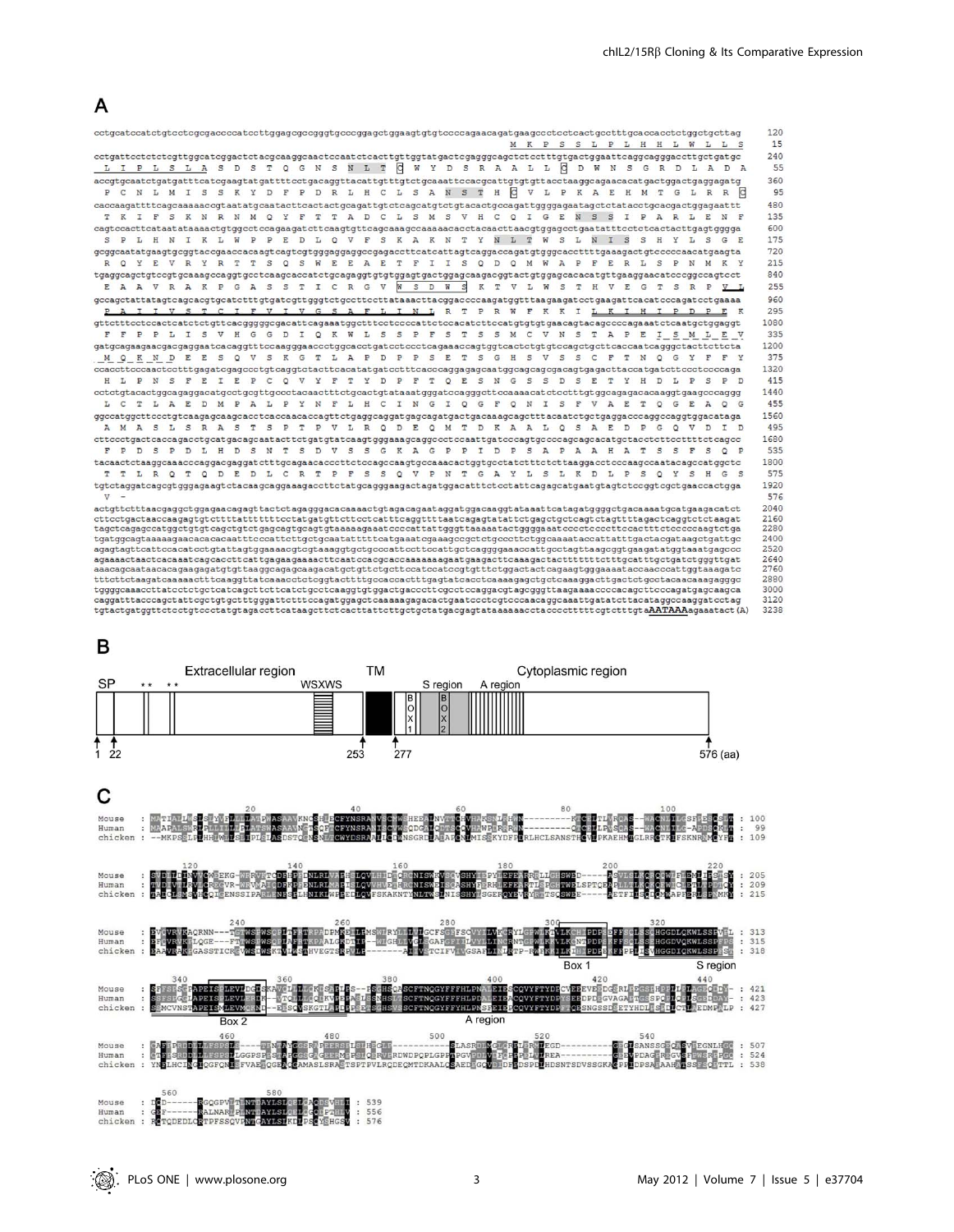Figure 1. Molecular features of the chicken IL2/15Rß cDNA. (A) Nucleotide sequence and predicted amino acid sequence of chicken IL2/15Rß. The predicted signal peptide is single-underlined. The conserved cysteine residues and WSXWS motif are boxed. Five potential N-linked glycosylation sites in the extracellular region are highlighted. The putative transmembrane region is indicated by the bold underline. Box 1 and Box 2 domains are indicated by double underline and dashed underline, respectively. The polyadenylation signal is in bold and underlined. (B) Schematic representation of chIL2/15Rb cDNA. SP, predicted signal peptide; \*, conserved cysteine residues; WSXWS, WSXWS motif; TM, putative transmembrane region; S region, serine-rich region; A region, acidic region. (C) Multiple alignment of amino acid sequences of chIL2/15Rb with mammalian homologues. The multiple alignment was generated with ClustalW2 and the conserved amino acid residues in these sequences are shaded to show homology. Box 1 and Box 2 domains are boxed. A and S regions are indicated by single and double underlines, respectively. doi:10.1371/journal.pone.0037704.g001

respectively (Fig. 4C, E), showing an approximately 114-fold difference in expression levels between the two cytokines.

In E. tenella-infected chickens (Fig. 5), expression levels of chIL2/15R $\beta$  and chIL2R $\alpha$  transcripts were, in general, upregulated or unchanged in both ceca-tonsils and spleens compared to those of healthy controls. However, chIL2R $\alpha$  mRNA expression was down-regulated in ceca-tonsils on day 7 (Fig. 5A, D). Expression of chIL15R $\alpha$  and chIL15 transcripts was increased in ceca-tonsils, but not in spleens, where chIL15R $\alpha$  and chIL15 mRNA levels decreased slightly except on day 10 after infection (Fig. 5B, C). chIL2 mRNA expression was remarkably reduced in ceca-tonsils and spleens until day 7, after which chIL2 mRNA levels returned to control levels by day 10 post-infection (Fig. 5E). Collectively, these results suggest that IL15 and its receptors play an imortant function in Eimeria infections.

On day 7, expression levels of chIL15 mRNAs, but not chIL15R $\alpha$ , were dramatically reduced in ceca-tonsils of E. tenellainfected chickens (Fig. 5B, C). Thus, intestinal lesion scores, serum carotenoid levels, and interferon  $(IFN)$ - $\gamma$  transcript levels were additionally monitored post-infection. As shown in Figure 6A, intestinal lesion scores increased significantly  $(P<0.001)$  in E. tenellainfected chickens as compared to uninfected chickens. Serum carotenoid levels were reduced significantly in infected chickens  $(P<0.001)$  (Fig. 6B). IFN- $\gamma$  transcript expression was approximately 8.1-fold higher in infected chickens on day 7 as compared to control chickens (Fig.  $6C$ ). Given that the infections with  $E$ . tenella were successful and that the samples were prepared properly, the reduction of chIL15 mRNA may be caused by significant apoptosis of damaged intraepithelial cells (IECs), although additional studies would be needed to determine if the changes seen here are due to changes in transcription or transcript stability.

#### Discussion

IL $2/15Rβ$  functions as the signal-transducing component of the IL2/15R complex. Here, a full-length cDNA encoding chIL2/

 $15R\beta$  was cloned. When compared to mammalian sequences, chIL2/15R $\beta$  showed higher conservation levels than did chIL2R $\alpha$ and ch $\gamma_c$ . When compared to their mammalian counterparts, chIL2R $\alpha$  and ch $\gamma_c$  had different molecular characteristics, especially with regard to exon numbers and alternative splicing [22,24]. In contrast, the exon/intron structure was very similar between mammalian and chicken  $IL2/15R\beta s$  [33,34]. The number of conserved features and domains of the cytoplasmic region of  $IL2/15R\beta$  between different species suggest that chIL2/  $15R\beta$  plays an important role in IL2- and IL15-mediated signaling events. First, the large cytoplasmic region (300 amino acids) of chIL2/15R $\beta$ , as compared to those of chIL2R $\alpha$  (4 amino acids) and ch $\gamma_c$  (113 amino acids), provide binding sites for signaling molecules. Second, chIL2/15R $\beta$  possesses the hallmark characteristics of mammalian  $IL2/15R\beta$ , such as the S and A regions and the Box 1 and Box 2 domains, whose locations were highly conserved. Cytoplasmic S and A regions are responsible for IL2 induced mitotic signaling and the physical association of  $p56^{lck}$ , a src-family protein tyrosine kinase, respectively [35,36]. The Box 1 and Box 2 domains play a crucial role in the association with Jak1 [32]. Using Multiple alignment and PipMaker analysis, comparison of nucleotide sequences indicated that Box 1, Box 2, S and A regions of chIL2/15R $\beta$  gene shared with 60–75% identity to their mammalian counterparts, suggesting that signaling pathways engaged by  $IL2/15R\beta$  are similar between chickens and mammals. Third, a high degree of synteny was found between chicken and mammalian genomes, in which MPST, KCTD17, TMPRSS6, IL2/15R $\beta$ , and C1QTNF6 were present in the same order on chicken chromosome 1, human chromosome 22, and mouse chromosome 15 (data not shown).

Expression of  $chIL2/15R\beta$  transcripts was high in lymphoid organs, including spleen, ceca-tonsil, and thymus. Interestingly, the CU205 cell line that expresses chicken T-cell receptor 3 (TCR3) and NK cell marker 28–4 antigen constitutively expressed chIL2/15R $\beta$  [37,38]. In the bursa, the site of B-cell development in chickens, only moderate levels of  $\text{chIL2}/15\text{R}\beta$  transcripts were

Table 1. Amino acid identities (%, top right) and similarities (%, bottom left) of IL2/15R $\beta$  chains from chickens, mammals and fishes.

|                               |       | $\overline{2}$ | 3     | 4     | 5     | 6     | 7     | 8     |
|-------------------------------|-------|----------------|-------|-------|-------|-------|-------|-------|
| 1. Chicken <sup>1</sup>       |       | 28.92          | 27.61 | 28.26 | 18.13 | 22.87 | 22.05 | 22.22 |
| 2. Human                      | 38.23 |                | 60.29 | 59.96 | 22.22 | 25.16 | 24.83 | 25    |
| 3. Rat                        | 35.45 | 67.81          |       | 83.33 | 23.36 | 26.79 | 25.81 | 26.96 |
| 4. Mouse                      | 35.45 | 67.32          | 87.09 |       | 23.36 | 27.12 | 26.63 | 27.12 |
| 5. Zebrafish                  | 27.28 | 32.51          | 33    | 34.15 |       | 38.88 | 38.23 | 39.7  |
| 6. Rainbow trout $IL2R\beta1$ | 32.02 | 35.94          | 36.27 | 36.6  | 49.01 |       | 85.13 | 92.64 |
| 7. Rainbow trout IL2Rβ2       | 30.88 | 35.62          | 35.29 | 36.11 | 47.87 | 87.41 |       | 83.82 |
| 8. Salmon                     | 31.86 | 36.27          | 36.92 | 37.25 | 49.18 | 93.95 | 86.11 |       |

1 The Genbank accession numbers used in comparison were JN642526 (chicken), NM\_000878 (human), NM\_013195 (rat), NM\_008368 (mouse), NM\_001128267 (zebrafish), FN813346 (rainbow trout IL2R $\beta$ 1), FN813347 (rainbow trout IL2R $\beta$ 1) and NM\_001140548 (salmon). doi:10.1371/journal.pone.0037704.t001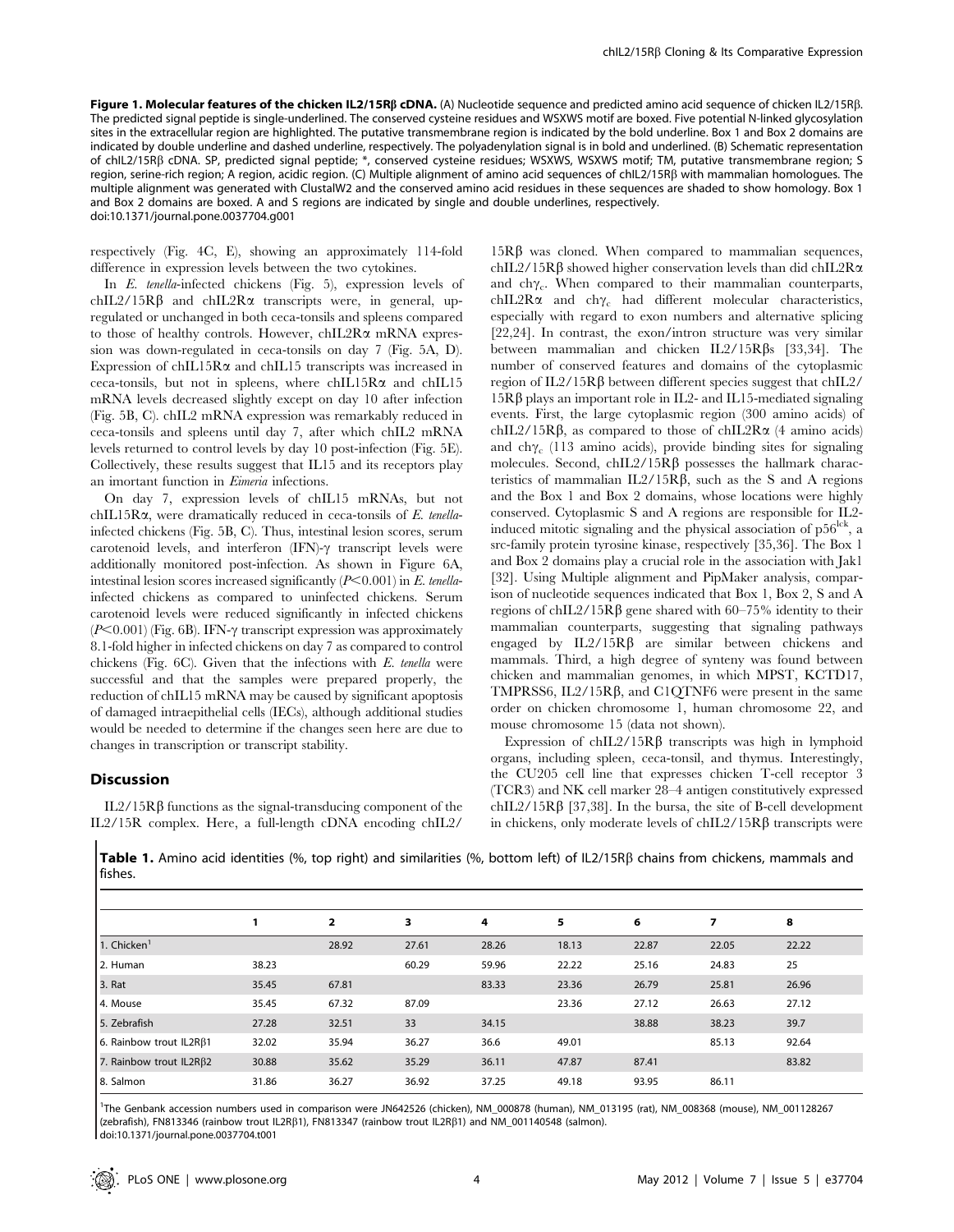

Figure 2. Percent identity plots and schematic comparison of the genomic regions of chicken and mammalian IL2/15R $\beta$  genes. (A) Percent identity plots of the genomic regions of chicken and mammalian IL2/15RB genes using the PipMaker program. Regions bearing between 50% and 100% homology (y-axis) to human and mouse sequences are illustrated as dashes along 16 kb (x-axis) of the chIL2/15Rb genomic sequences. Exons are shown by numbered black boxes. Direction of transcription is indicated by the arrow. ATG, transcription start site; S region, serine-rich region; A region, acidic region; Box 1, Box 1 domain; Box 2, Box 2 domain. (B) Schematic comparison of the genomic structures of chicken and mammalian IL2/15RB genes using Spidey program. Exons (boxes) are numbered at the top in Roman numerals. The numbers indicate lengths in base pairs encoded by each exon. White boxes, untranslated regions; grey shaded boxes, translated regions; black shaded boxes, putative transmembrane region; WSXWS, WSXWS motif. \* conserved cysteine residues. The GenBank accession numbers used in this comparison were NM\_000878 (human), NM\_008368 (mouse), NM\_013195 (rat) and JN642526 (chicken). doi:10.1371/journal.pone.0037704.g002

detected. No chIL2/15Rβ transcripts were detected in the HD11 macrophage cell line with quantitative real-time PCR analysis suggesting a minimal interaction of IL2 with chIL2/15R $\beta$  as seen in mammals [39,40]. Prior studies have shown that although murine primary macrophages and cell lines express  $IL2/15R\beta$  in their resting states, IL2 concentrations that are necessary for biological activity are at the nanomolar level  $(K_d > 10 \text{ nM})$ , indicating an absence of high-affinity IL2R complexes in macrophages [39,40]. Because chIL2/15R $\beta$  transcripts were mainly expressed in lymphoid organs and cell lines composed of NK and T cells, not B cells and macrophages, tissue-specific expression patterns of  $IL2/15R\beta$  are similar between chickens and mammals [6,7].

Human IL2/15R $\beta$  has a calculated molecular size of 58.3 kDa and an actual translated size of 65–77 kDa that increases to 85– 92 kDa upon cross-linking with IL2 [41,8]. N-linked glycosylation and sialylation of human  $IL2/15R\beta$  are well established and supported in that endoglycosidase F and neuraminidase treatments diminish the molecular weight of human  $IL2/15R\beta$  from 70–82 kDa to a broader range of 60–78 kDa [42]. Our data suggest post-translational modification of  $chIL2/15R\beta$  due to the calculated molecular size of 61.4 kDa. As shown in Figure 3B, a shift in  $chIL2/15R\beta$  size was observed after treatment with tunicamycin, an inhibitor of glycosylation.

chIL2 induces T-cell proliferative activity, and its transcripts are expressed in ConA-activated spleen T cells [20]. ConA activation of T cells also induces cell-surface expression of chIL2R [43]. The interaction between IL2 and its receptors stimulates the growth, differentiation, and survival of antigen-selected cytotoxic T cells by autocrine or paracrine methods [1]. Considering the critical role of IL $2/15Rβ$  in IL2-mediated signal transduction and the formation of high- and intermediate-affinity IL2R complexes, increased chIL2/15Rβ transcript levels may be necessary to ensure a continued supply of  $chIL2/15R\beta$  for the formation of higher affinity receptor complexes during mitogenic activation. In contrast, chIL15 is down-regulated in spleen cells activated with ConA [21]. In our data, chIL2 and chIL15 expression levels were inversely related as chIL2 expression increased and chIL15 expression decreased following ConA activation of splenic lymphocytes. These findings suggest that  $chIL2/15R\beta$  signaling was driven by chIL2 rather than chIL15 in ConA-activated splenic lymphocytes. Interestingly, the expression kinetics of the components of the chIL2/15R complex were quite different. The expression of chIL2/15R $\beta$  increased 4.6 times after 4 h of mitogen stimulation with a subsequent decline, whereas transcript levels of chIL2Ra, chIL15Ra, and chIL2 steadily increased indicating independent gene regulation of chIL2/15R $\beta$ .

The mRNA expression profiles of the chIL2/15R complex were examined in ceca-tonsils and spleens following oral challenge with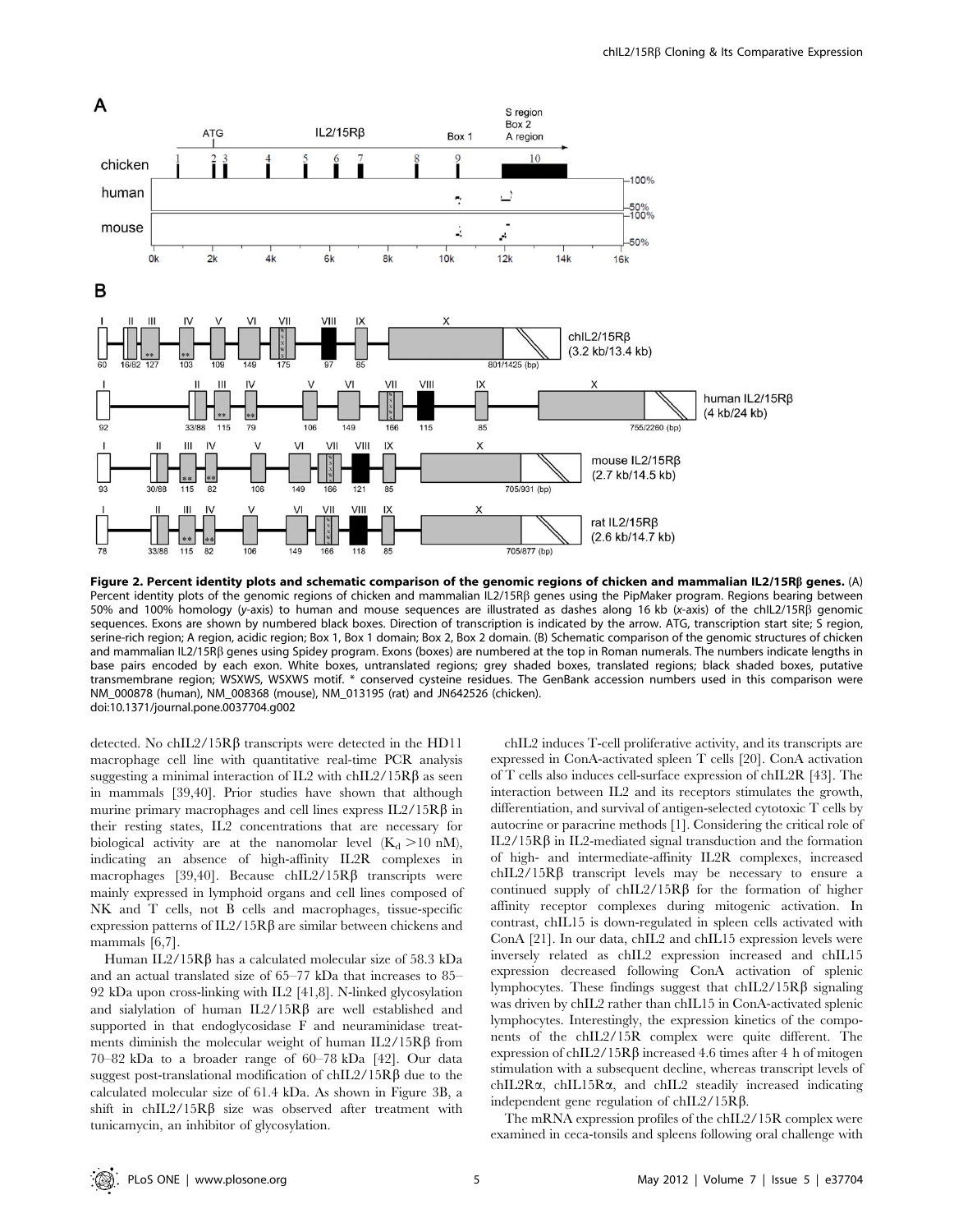

Figure 3. Distribution and molecular weight of chicken IL2/15Rß. (A) Expression of chIL2/15Rß transcripts in various chicken tissues and cell lines. Total RNA was isolated from various tissues of 10-day-old chickens and analyzed with quantitative real-time PCR. Tissue samples were pooled from five chickens. Expression levels were normalized to those of  $\beta$ -actin from the same samples. Data represent means of triplicate samples. Data are representative of two independent experiments with similar pattern results. CU205, REV-transformed lymphoblast cell line; HD11, macrophage cell line; ND, not detected. (B) Detection of chicken IL2/15RB protein with Western blot analysis. Whole-cell lysates of COS-7 cells were collected 48 h (lanes 1 and 2) after transient transfection with a chIL2/15Rß-HA construct (lane 2) or empty pcDNA 3.1 (lane 1). To determine the size of the chIL2/ 15Rß backbone, transfected cells were incubated for 24 h and then treated with 5  $\mu g/ml$  tunicamycin as an inhibitor of N-linked glycosylation followed by incubation for an additional 6 h (lane 3) and 24 h (lane 4). Cell lysates from COS-7 cells were separated by SDS-PAGE under reducing conditions. Arrows indicate specific bands. Data are representative of three independent experiments with similar pattern results. doi:10.1371/journal.pone.0037704.g003

live E. tenella oocysts. Because E. tenella mainly infects the cecum, local immunity mediated by cecal tonsil lymphocytes is important in coccidiosis [44,45]. Our data demonstrated the possibility that lymphocytes in ceca-tonsils were more responsive to IL15 than spleen lymphocytes from E. tenella-infected chickens. In cecatonsils, overall mRNA levels of chIL2/15R $\beta$ , chIL15R $\alpha$ , and chIL15 were elevated, suggesting that the interactions of these molecules in local hosts play an important role in immune responses to intracellular parasites.

Interestingly, chIL15 expression levels were significantly downregulated 7 days post-infection with E. tenella, whereas chIL2/  $15R\beta$  and chIL15R $\alpha$  levels steadily rose. Intraepithelial cells (IECs) constitutively express IL15 mRNA and protein [46]. IL15 synthesis in IECs is up-regulated in  $L$ . monocytogenes-infected rats [47], and intestinal  $\gamma\delta$  T cells express high levels of IL15R $\alpha$ mRNA and proliferate in response to IL15 in mice [48]. In addition, IL2/15R $\beta$  expression is induced on CD8 $\alpha\beta^+$ NK1.1<sup>+</sup> T cells in the lamina propria (LP) of transgenic mice; IL15 is preferentially expression in small IECs [49]. During E. tenella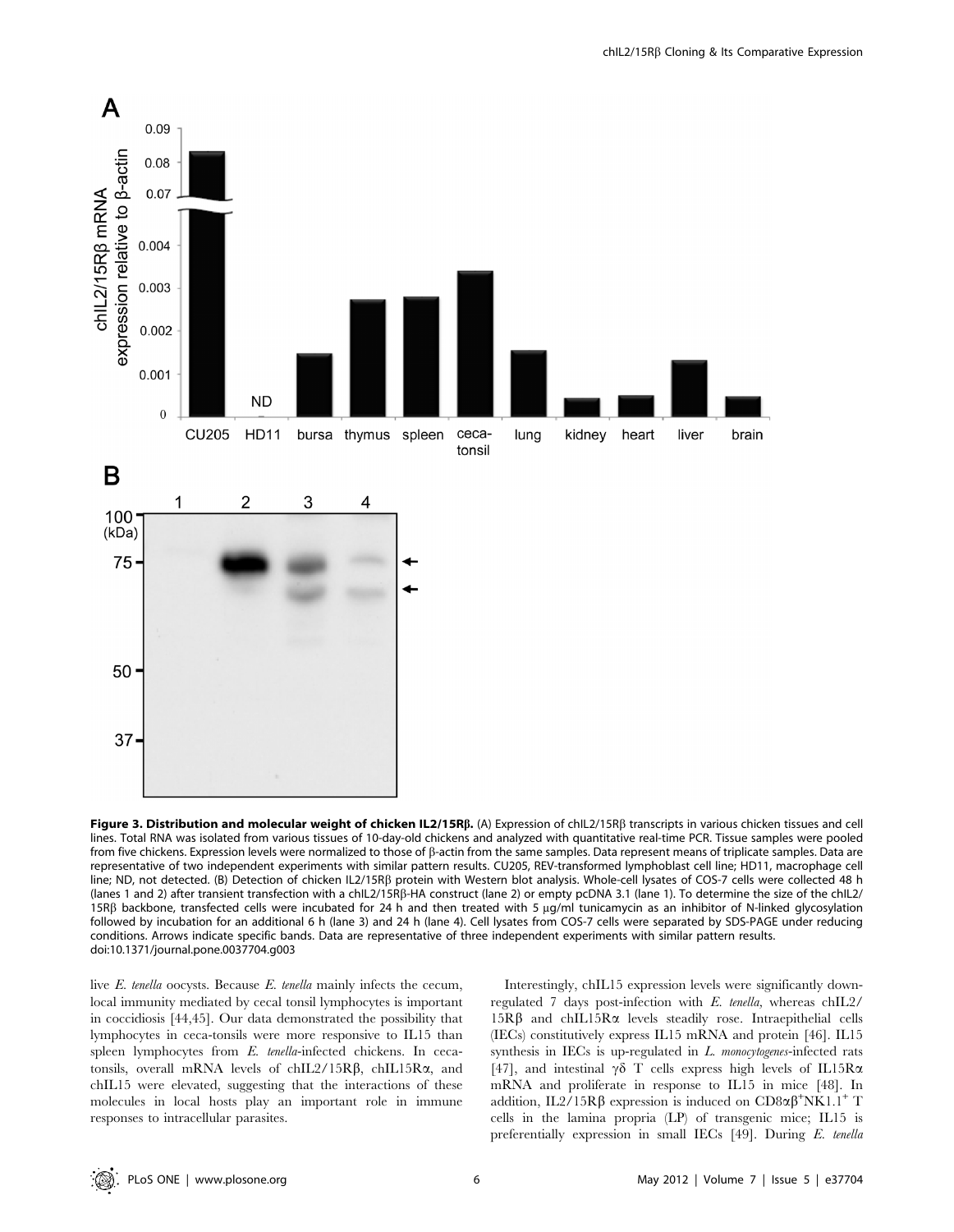

Figure 4. mRNA expression profiles of chIL2/15Rß and related cytokines and receptors in ConA-stimulated splenic lymphocytes. Splenic lymphocytes were isolated from 2-week-old chickens, activated with 10 µg/ml ConA for the indicated times, and analyzed by quantitative real-time PCR. Expression levels were normalized to those of b-actin from the same samples. The y axis represents the fold change in expression of each gene from activated lymphocytes as compared to normal lymphocytes. Data represent means ± standard error of triplicate samples. Data are representative of three independent experiments with similar pattern results. \*\*  $P<0.01$  was considered significant compared to untreated lymphocytes.

doi:10.1371/journal.pone.0037704.g004

infection, IECs represent the first line of defense and undergo severe damage, especially 6–8 days after infection [50]. The reduction of chIL15 seven days post-infection may be caused by significant apoptosis of damaged IECs rather than intestinal intraepithelial lymphocytes (IELs) or LP lymphocytes.

The intestinal damage induced by E. tenella infection was accompanied by changes in the expression of chIL2R $\alpha$  or chIL2. These observations can be explained by the immunophysiological regulation of IL2 production that can prevent autoimmunity [1]. Indeed, when chickens are given an external source of chIL15, but not chIL2, levels of CD3<sup>+</sup> T cells are elevated and accompanied by reduced oocyst shedding and body weight loss [51,52]. Taken together, the growth and activation of IELs or LP lymphocytes in response to signaling through  $chIL2/15R\beta$  is preferentially regulated by chIL15 rather than chIL2 during E. tenella infection.

Here, we cloned chIL2/15R $\beta$  and examined its expression patterns and functions. Molecular analysis indicated that chIL2/  $15R\beta$  possesses a number of conserved features and cytoplasmic domains as compared to mammalian  $IL2/15R\beta$ . Furthermore,  $chIL2/15R\beta$  transcripts are mainly expressed by NK cells and T-cell subsets, but not on B cells and macrophages. Transcription of chIL2/15R $\beta$  was elevated in the cecum during E. tenella infection, indicating an important role of IL15-mediated immunoregulation in local defenses against intracellular parasitism. The availability of recombinant chIL2/15R $\beta$  and chIL2/15R $\beta$ specific antibodies for detection will enhance future study of the role of the IL2/15R complex in chickens and its evolutionary relationship among its mammalian counterparts.

# Materials and Methods

#### Animals and Infections

Male cobb 500 chickens (Harim, Korea) were given unlimited access to feed and water. Constant light was provided for the duration of the experiments. Ten-day-old chickens were orally infected with  $1\times10^4$  sporulated E. tenella oocysts (Korean isolate  $291-7$ ) and transferred to disposable cages [53]. E. tenella were cleaned by flotation on 5.25% sodium hypochlorite and washed three times with PBS. All animal experiments protocols were approved by the Institutional Animal Care and Use Committee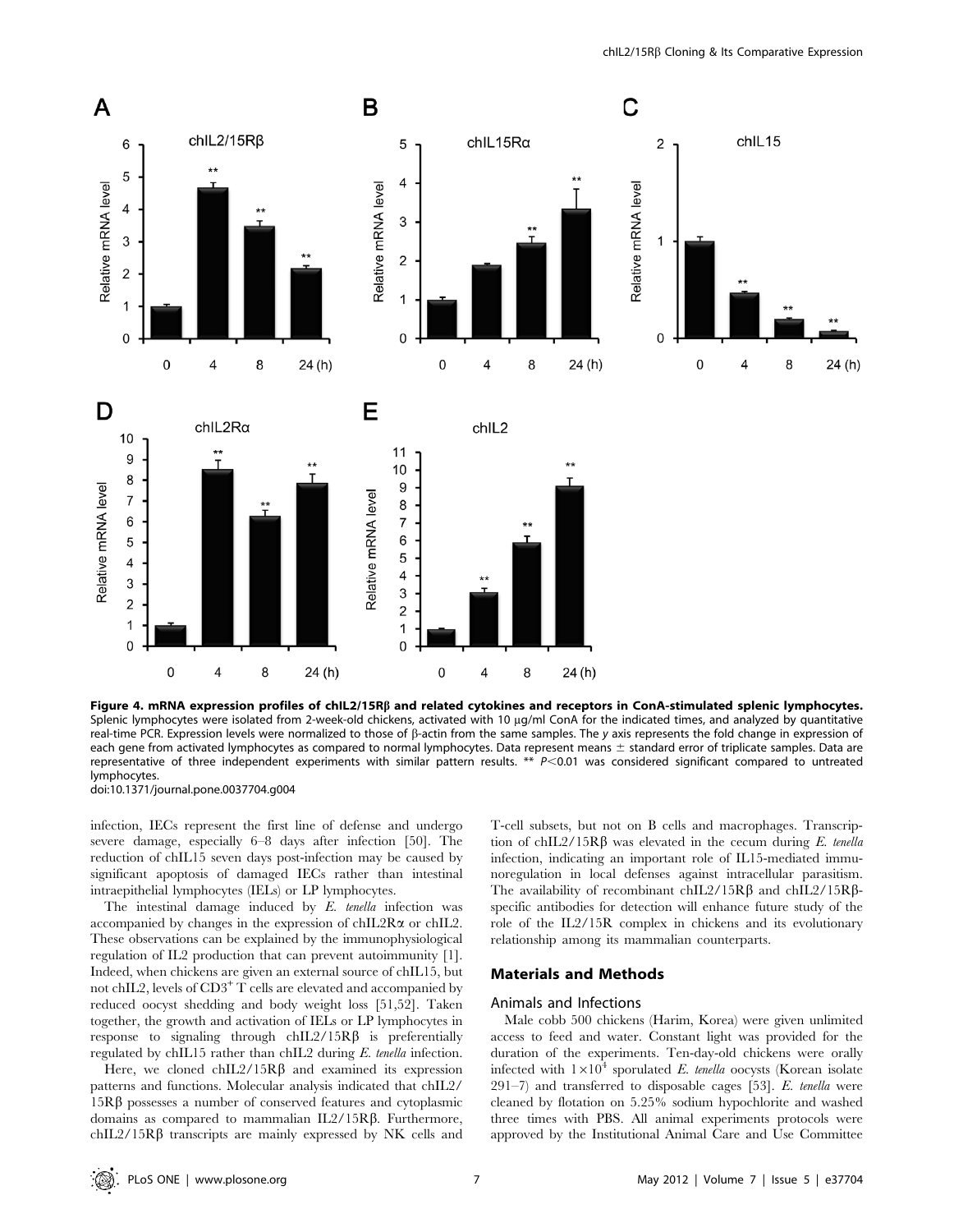

Figure 5. mRNA expression profiles of chIL2/15Rß and related cytokines and receptors in E. Tenella-infected chickens. Ten-day-old chickens were orally infected with  $1\times10^4$  sporulated E. tenella oocysts. Spleens (closed bar) and ceca-tonsils (open bar) were collected on days 0, 1, 2, 4, 7, and 10. Tissue samples were pooled from five chickens and subjected to quantitative real-time PCR. Expression levels were normalized to those of B-actin from the same samples. The y axis represents the fold change in expression of each gene from E. tenella-infected chickens as compared to uninfected chickens. Data represent means  $\pm$  standard error of triplicate samples. Data are representative of two independent experiments with similar pattern results. \* P<0.05 or \*\* P<0.01 when compared to spleens of uninfected chickens.  $\dagger$  P<0.05 or  $\dagger\dagger$  P<0.01 when compared to cecatonsils of uninfected chickens. doi:10.1371/journal.pone.0037704.g005



Figure 6. Determination of gut lesion scores, serum carotenoid levels, and IFN- $\gamma$  transcript levels. Ten-day-old chickens were orally infected with  $1\times10^4$  sporulated E. tenella oocysts. Nine chickens were randomly chosen for serum samples and gut lesion scoring 7 days after Eimeria infection. (A) Lesion scores (0–4) were based on scoring techniques previously described (Johnson and Reid, 1970). (B) Serum samples were extracted with ten volumes of acetone to precipitate proteins. Absorbencies of the supernatants were determined spectrophotometrically at 456 nm using a  $\beta$ carotene standard. Bars represent the means  $\pm$  standard error from nine chickens. (C) Expression of IFN- $\gamma$  mRNA in cecal-tonsils of chickens infected with E. tenella. Tissue samples were pooled from five chickens and subjected to quantitative real-time PCR. Expression levels were normalized to those of  $\beta$ -actin from the same samples. The y axis represents the fold change in expression of IFN- $\gamma$  gene from E. tenella-infected chickens as compared to uninfected chickens. Data represent means  $\pm$  standard error of triplicate samples. \* P<0.05, \*\* P<0.01 or \*\*\* P<0.001 was considered significant compared to uninfected chickens. Data are representative of two independent experiments with similar pattern results. doi:10.1371/journal.pone.0037704.g006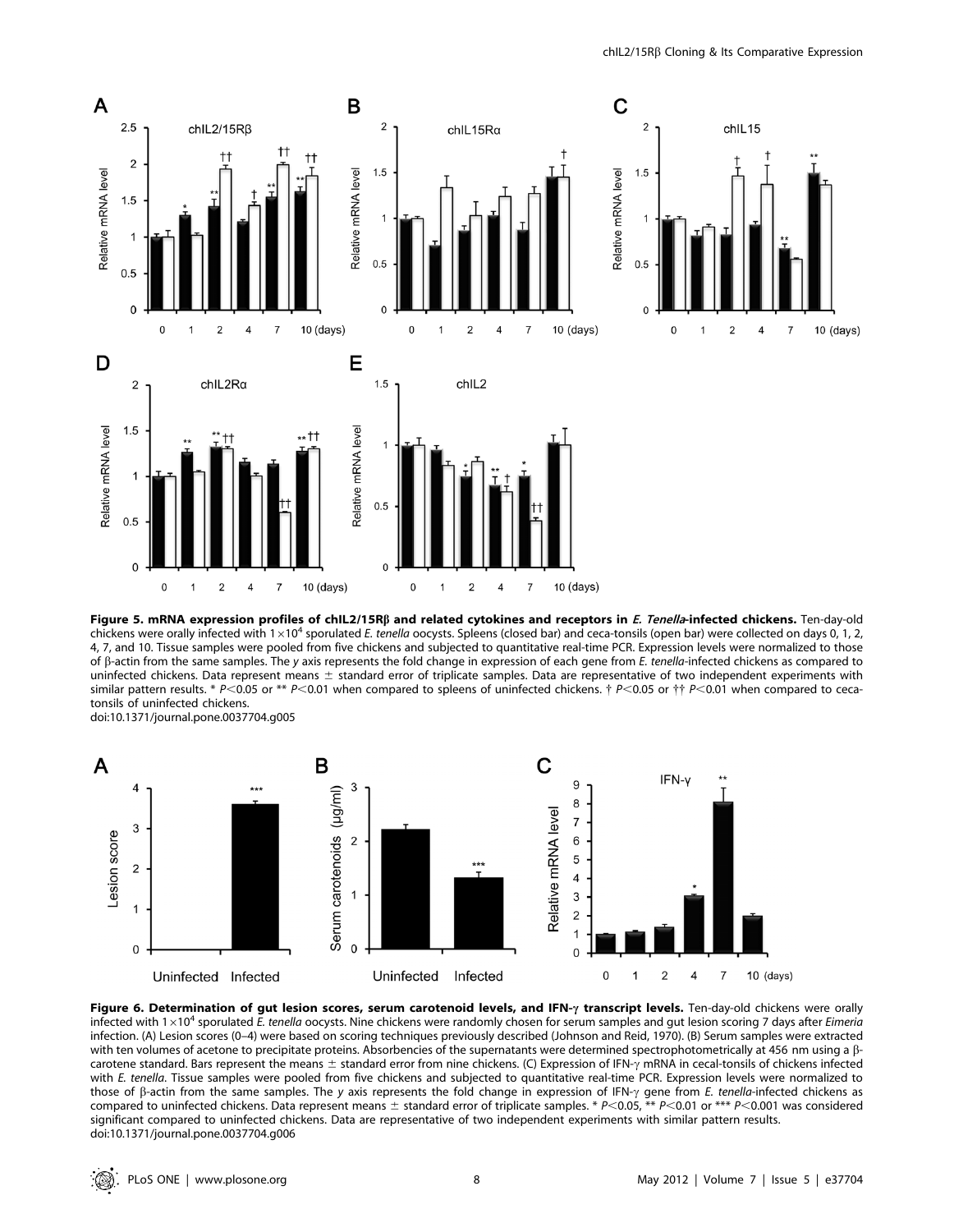(IACUC) at Gyeongsang National University, Jinju, Republic of Korea (Approval Number: GNU-LA-34).

#### Cloning of chIL2/15R<sub>B</sub> cDNA

Chicken spleens were dilacerated with a syringe plunger through a cell strainer (SPL Life Sciences, Korea) to obtain single-cell suspensions in Hank's balanced salt solution (HBSS) (Sigma-Aldrich, USA). Total RNA was extracted from splenic lymphocytes using RiboEx reagent (Geneall, Korea) and treated with RNase-free DNase I (Fermentas, Canada). Single-stranded cDNA was synthesized from total RNA with oligo dT primers using a Transcriptor First Strand cDNA Synthesis Kit (Roche Applied Science, Germany).

Based on a chIL2/15R $\beta$  EST sequence (http://www.ensembl. org/; accession number: ENSGALG00000012472), 5'/3'-Rapid Amplification of cDNA Ends (RACE) was performed with chIL2/  $15R\beta$ -specific primers (for 5' RACE, 5'-TCTTCTGCAT-CACCTCCAGC-3'; for 3' RACE, 5'-CCTCCCCATTCTCCA-CATCT-3') with splenic lymphocyte cDNA using a 5'/3' RACE kit  $(5'/3'$  RACE  $2<sup>nd</sup>$  Generation; Roche Applied Science) according to the manufacturer's protocol. PCR products were cloned into TA vectors (RBC, Taiwan) and sequenced (Macrogen, Korea). PCR was performed on a DNA Engine thermocycler (Bio-Rad, USA) as follows: 5 min at  $95^{\circ}$ C, 30 cycles of 1 min at  $95^{\circ}$ C, 1 min at  $55^{\circ}$ C, and 2 min at  $72^{\circ}$ C, and a final 5 min extension at  $72^{\circ}$ C. The cDNA sequence was submitted to GenBank with accession number JN642526.

#### Cell Culture

Chicken lymphoblast cell line CU205 [37,54], macrophage cell line HD11 [37,55], and splenic lymphocytes were cultured in Dulbecco's modified eagle's medium (DMEM) (Hyclone, USA) supplemented with 10% FBS and penicillin/streptomycin (10,000 unit/ml) (Hyclone) at  $41^{\circ}$ C in 5% CO<sub>2</sub>. Splenic lymphocytes were resuspended to  $5 \times 10^6$  cells/ml and stimulated with 10 mg/ml ConA (Amersham Bioscience, Sweden).

#### Expression of chIL2/15R $\beta$  in COS-7 Cells

Full-length chIL2/15R $\beta$  cDNA was amplified by PCR from single-stranded cDNA from splenic lymphocytes using the following primers: 5'-GATCAAGCTTCCAGAACAGATGAA-GCCCTCCT-3' and 5<sup>7</sup>-GATCTCTAGACTAAGCGTA-ATCTGGAACATCGTATGGGTAGACAGAGCCATGGCTG-TATTG-3' containing Hind III and  $Xba$  I restriction enzyme sites (single underline) and the influenza virus hemagglutinin (HA) sequence (double underline). PCR products were digested with Hind III and Xba I and cloned into the corresponding restriction sites of pcDNA3.1 (Invitrogen, USA). COS-7 cells [24] were transiently transfected with 10 mg constructs using Lipofectamine Reagent (Invitrogen) and incubated for 5 h in serum-free DMEM at  $37^{\circ}$ C in 5% CO<sub>2</sub>. FBS was then added to the growth medium to a final concentration of 10%. To determine the size of the chIL2/15R $\beta$  backbone, transfected cells were incubated for 24 h and then treated with  $5 \mu g/ml$  tunicamycin (Sigma–Aldrich) as an inhibitor of N-linked glycosylation followed by incubation for an additional 6 h and 24 h.

# Western Blot Analysis

Protein samples were mixed with equal volumes of sample buffer (0.125 M Tris-HCl, pH 6.8, 4% SDS, 20% glycerol, 10% 2-mercaptoethanol, and 0.004% bromophenol blue), heated for  $4 \text{ min at } 94^{\circ}\text{C}, \text{ resolved on } 10\% \text{ SDS-polyacrylamide gels, and}$ electroblotted onto polyvinyl difluoride (PVDF) membranes (BioRad). Membranes were blocked with PBS containing 1% nonfat dry milk for 16 h at  $4^{\circ}$ C, incubated with monoclonal anti-HA antibody (Sigma–Aldrich) for 1 h, washed three times with PBS containing 0.05% Tween 20 (PBS-T), and incubated with horseradish peroxidase-conjugated goat anti-mouse IgG antibody (Promega, USA) in PBS containing 1% nonfat dry milk for 40 min at room temperature. Membranes were washed five times with PBS-T followed by five washes with distilled water, visualized using an enhanced chemiluminescence (ECL) kit and Western Blotting Detection Reagents (GE Healthcare Life Sciences) and exposed to X-ray film.

#### Quantitative Real-time PCR

Normal tissues, cell lines, ConA-activated splenic lymphocytes and tissue samples pooled from five chickens infected with E. tenella were subjected to real-time PCR analysis in triplicate. cDNA synthesis was performed using random hexamer primers. Realtime PCR was performed on a CFX96 real-time PCR system (Bio-Rad) with SYBR Green (Bioneer, Korea) using the primers listed in Table 2. A melting curve was obtained at the end of each run to identify that there was a single amplification product and no primer dimers. Standard curves were generated using serial, 5-fold dilutions of ConA-activated splenic lymphocyte cDNA. The relative expression levels of individual transcripts were normalized to those of b-actin with Bio-Rad CFX software. The gene expression levels were quantified using the comparative  $\Delta$ Ct or  $\Delta\Delta$ Ct method with  $\beta$ -actin gene as a reference for normalization. The fold change in expression of each gene examined from E. tenella-infected chickens was calculated relative to their expression levels in the same tissues of uninfected chickens.

# Determination of Gut Lesion Scores and Serum Carotenoid Levels

Nine chickens were randomly selected for gut lesion scoring and serum analysis 7 days after Eimeria infection. Lesion scores were based on scoring techniques previously described [56]. Each chicken received a numerical value from 0 to 4. Lesion scores were evaluated by three independent observers. To precipitate proteins from serum samples, sera were extracted with ten volumes of acetone. Samples were vortexed, centrifuged for 10 min at 2,800 $\times$ g, and stored at 4°C for 1 h in the dark. Supernatant absorbencies were determined spectrophotometrically at 456 nm using a  $\beta$ -carotene standard as previously described [57].

#### Sequence Analysis

The predicted signal peptide sequence and transmembrane region were identified using the SignalIP program (www.cbs.dtu. dk/services/SignalP) and TMpred program (www.ch.embnet.org/ software/TMPRED\_form.html), respectively. Theoretical pI value and predicted molecular weight were calculated using Compute pI/Mw (http://web.expasy.org/compute\_pi/). Amino acids multiple alignment was determined using ClustalW2 program (www. ebi.ac.uk/Tools/msa/clustalw2) and shaded using GeneDoc program (www.nrbsc.org/gfx/genedoc/) and identity and similarity were calculated using SIAS program (http://imed.med.ucm. es/Tools/sias.html). mRNA to genomic sequence alignment was performed using Spidey program (www.ncbi.nlm.nih.gov/spidey/ ). Percent identity plot (PIP) analysis of the genes between multiple mammalian and avian species was carried out using MultiPip-Maker (http://pipmaker.bx.psu.edu/pipmaker/) [61].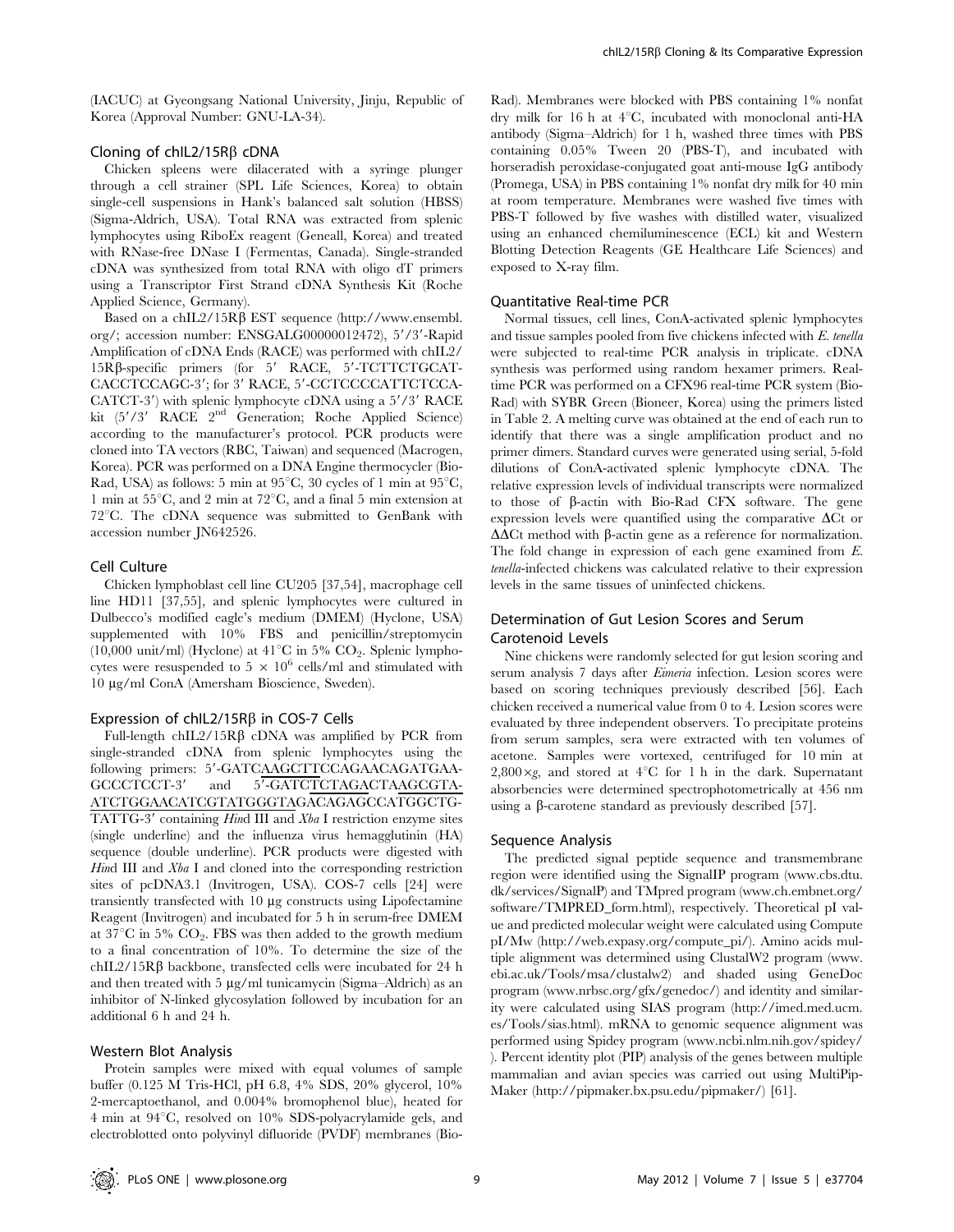Table 2. List of primers used in quantitative real-time PCR.

| <b>RNA</b> target | <b>Primer and sequence</b>            | <b>Efficiency</b> | <b>References</b> |
|-------------------|---------------------------------------|-------------------|-------------------|
| $IL2/15R\beta$    | (For) 5'-TTCTTTCCTCCACTCATCTCT-3'     | 1.952             | JN642526          |
|                   | (Rev) 5'-GCATCACCTCCAGCATTG-3'        |                   |                   |
| $IL15R\alpha$     | (For) 5'-AGTTTCCACCCAGACCTT-3'        | 1.843             | XM 414982         |
|                   | (Rev) 5'-GTCACTGCCACCACATAG-3'        |                   |                   |
| $IL2R\alpha$      | (For) 5'-TGGACACCCGTTGATAGG-3'        | 1.912             | NM 204596         |
|                   | (Rev) 5'-GCAGAATGGAGAAGCAGAAT-3'      |                   |                   |
| IL <sub>15</sub>  | (For) 5'-TGTTCTTCTGTTCTGAGTGATG-3'    | 1.821             | NM 204571         |
|                   | (Rev) 5'-GTTGGTACTGGAGACAAATACTT-3'   |                   |                   |
| IL2               | (For) 5'-TTCTGGGACCACTGTATGCTCTT-3'   |                   | $[58]$            |
|                   | (Rev) 5'-TACCGACAAAGTGAGAATCAATCAG-3' |                   |                   |
| IFN- $\gamma$     | (For) 5'-GCCGCACATCAAACACATATCT-3'    |                   | $[59]$            |
|                   | (Rev) 5'-TGAGACTGGCTCCTTTTCCTT-3'     |                   |                   |
| $\beta$ -actin    | (For) 5'-CACAGATCATGTTTGAGACCTT-3'    |                   | [60]              |
|                   | (Rev) 5'-CATCACAATACCAGTGGTACG-3'     |                   |                   |

doi:10.1371/journal.pone.0037704.t002

#### Statistical Analysis

Data were calculated by Student's t-test or one-way ANOVA followed by Dunnet multiple comparison test using  $InStat^{\circledR}$ software (Graphpad, San Diego, CA). Differences were considered significant at P<0.05. The data were expressed as mean value  $\pm$ standard error.

#### References

- 1. Ma A, Koka R, Burkett P (2006) Diverse functions of IL-2, IL-15, and IL-7 in lymphoid homeostasis. Annu Rev Immunol 24: 657–679.
- 2. Bodnar A, Nizsaloczki E, Mocsar G, Szaloki N, Waldmann TA, et al. (2008) A biophysical approach to IL-2 and IL-15 receptor function: localization, conformation and interactions. Immunol Lett 116: 117–125.
- 3. Gaffen SL (2001) Signaling domains of the interleukin 2 receptor. Cytokine 14, 63–77.
- 4. Burchill MA, Yang J, Vang KB, Farrar MA (2007) Interleukin-2 receptor signaling in regulatory T cell development and homeostasis. Immunol Lett 114: 1–8.
- 5. Rochman Y, Spolski R, Leonard WJ (2009) New insights into the regulation of T cells by  $\gamma_c$  family cytokines. Nat Rev Immunol 9: 480–490.
- 6. Tanaka T, Tsudo M, Karasuyama H, Kitamura F, Kono T, et al. (1991) A novel monoclonal antibody against murine IL-2 receptor  $\beta$ -chain. Characterization of receptor expression in normal lymphoid cells and EL-4 cells. J Immunol 147: 2222–2228.
- 7. David D, Bani L, Moreau JL, Demaison C, Sun K, et al. (1998) Further analysis of interleukin-2 receptor subunit expression on the different human peripheral blood mononuclear cell subsets. Blood 91: 165–172.
- 8. Sharon M, Siegel JP, Tosato G, Yodoi J, Gerrard TL, et al. (1988) The human interleukin 2 receptor  $\beta$  chain (p70). Direct identification, partial purification, and patterns of expression on peripheral blood mononuclear cells. J Exp Med 167: 1265–1270.
- 9. Wang G, Lu C, Liu H, Jin W, Jiao X, et al. (2001) Immunohistochemical localization of interleukin-2 and its receptor subunits  $\alpha$ ,  $\beta$  and  $\gamma$  in the main olfactory bulb of the rat. Brain Res 893: 244–252.
- 10. Nielsen OH, Ciardelli T, Wu Z, Langholz E, Kirman I (1995) Circulating soluble interleukin-2 receptor  $\alpha$  and  $\beta$  chain in inflammatory bowel disease. Am J Gastroenterol 90: 1301–1306.
- 11. Honda M, Kitamura K, Takeshita T, Sugamura K, Tokunaga T (1990) Identification of a soluble IL-2 receptor  $\beta$  -chain from human lymphoid cell line cells. J Immunol 145: 4131–4135.
- 12. Montes de Oca P, Malarde V, Proust R, Dautry-Varsat A, Gesbert F (2010) Ectodomain shedding of interleukin-2 receptor  $\beta$  and generation of an intracellular functional fragment. J Biol Chem 285: 22050–22058.
- 13. Suzuki H, Duncan GS, Takimoto H, Mak TW (1997) Abnormal development of intestinal intraepithelial lymphocytes and peripheral natural killer cells in mice lacking the IL-2 receptor  $\beta$  chain. J Exp Med 185: 499–505.
- 14. Gilmour KC, Fujii H, Cranston T, Davies EG, Kinnon C, et al. (2001) Defective expression of the interleukin-2/interleukin-15 receptor  $\beta$  subunit leads to a

## Author Contributions

Conceived and designed the experiments: JJ WM. Performed the experiments: JJ. Analyzed the data: JJ WM. Contributed reagents/ materials/analysis tools: JJ WHK JY CL SK JHC HKJ DWK HSL. Wrote the paper: JJ WM.

natural killer cell-deficient form of severe combined immunodeficiency. Blood 98: 877–879.

- 15. Suzuki H, Kundig TM, Furlonger C, Wakeham A, Timms E, et al. (1995) Deregulated T cell activation and autoimmunity in mice lacking interleukin-2 receptor b. Science 268: 1472–1476.
- 16. Malek TR, Yu A, Vincek V, Scibelli P, Kong L (2002) CD4 regulatory T cells prevent lethal autoimmunity in IL-2RB-deficient mice. Implications for the nonredundant function of IL-2. Immunity 17: 167–178.
- 17. Kurreeman FA, Daha NA, Chang M, Catanese JJ, Begovich AB, et al. (2009) Association of IL2RA and IL2RB with rheumatoid arthritis: a replication study in a Dutch population. Ann Rheum Dis 68: 1789–1790.
- 18. Tanaka T, Kitamura F, Nagasaka Y, Kuida K, Suwa H, et al. (1993) Selective long-term elimination of natural killer cells in vivo by an anti-interleukin 2 receptor  $\beta$  chain monoclonal antibody in mice. J Exp Med 178: 1103–1107.
- 19. Yokoyama S, Watanabe N, Sato N, Perera PY, Filkoski L, et al. (2009) Antibody-mediated blockade of IL-15 reverses the autoimmune intestinal damage in transgenic mice that overexpress IL-15 in enterocytes. Proc Natl Acad Sci U S A 106: 15849–15854.
- 20. Sundick RS, Gill-Dixon C (1997) A cloned chicken lymphokine homologous to both mammalian IL-2 and IL-15. J Immunol 159: 720–725.
- 21. Lillehoj HS, Min W, Choi KD, Babu US, Burnside J, et al. (2001) Molecular, cellular, and functional characterization of chicken cytokines homologous to mammalian IL-15 and IL-2. Vet Immunol Immunopathol 82: 229–244.
- 22. Teng QY, Zhou JY, Wu JJ, Guo JQ, Shen HG (2006) Characterization of chicken interleukin 2 receptor a chain, a homolog to mammalian CD25. FEBS Lett 580: 4274–4281.
- 23. Li G, Lillehoj HS, Min W (2001) Production and characterization of monoclonal antibodies reactive with the chicken interleukin-15 receptor alpha chain. Vet Immunol Immunopathol 82: 215–227.
- 24. Min W, Lillehoj HS, Fetterer RH (2002) Identification of an alternatively spliced isoform of the common cytokine receptor  $\gamma$  chain in chickens. Biochem Biophys Res Commun 299: 321–327.
- 25. Jeong J, Lee C, Yoo J, Koh PO, Kim YH, et al. (2011) Molecular identification of duck and quail common cytokine receptor  $\gamma$  chain genes. Vet Immunol Immunopathol 140: 159–165.
- 26. Hatakeyama M, Tsudo M, Minamoto S, Kono T, Doi T, et al. (1989) Interleukin-2 receptor beta chain gene: generation of three receptor forms by cloned human  $\alpha$  and  $\beta$  chain cDNA's. Science 244: 551–556.
- 27. Kono T, Doi T, Yamada G, Hatakeyama M, Minamoto S, et al. (1990) Murine interleukin 2 receptor  $\beta$  chain: dysregulated gene expression in lymphoma line EL-4 caused by a promoter insertion. Proc Natl Acad Sci U S A 87: 1806–1810.